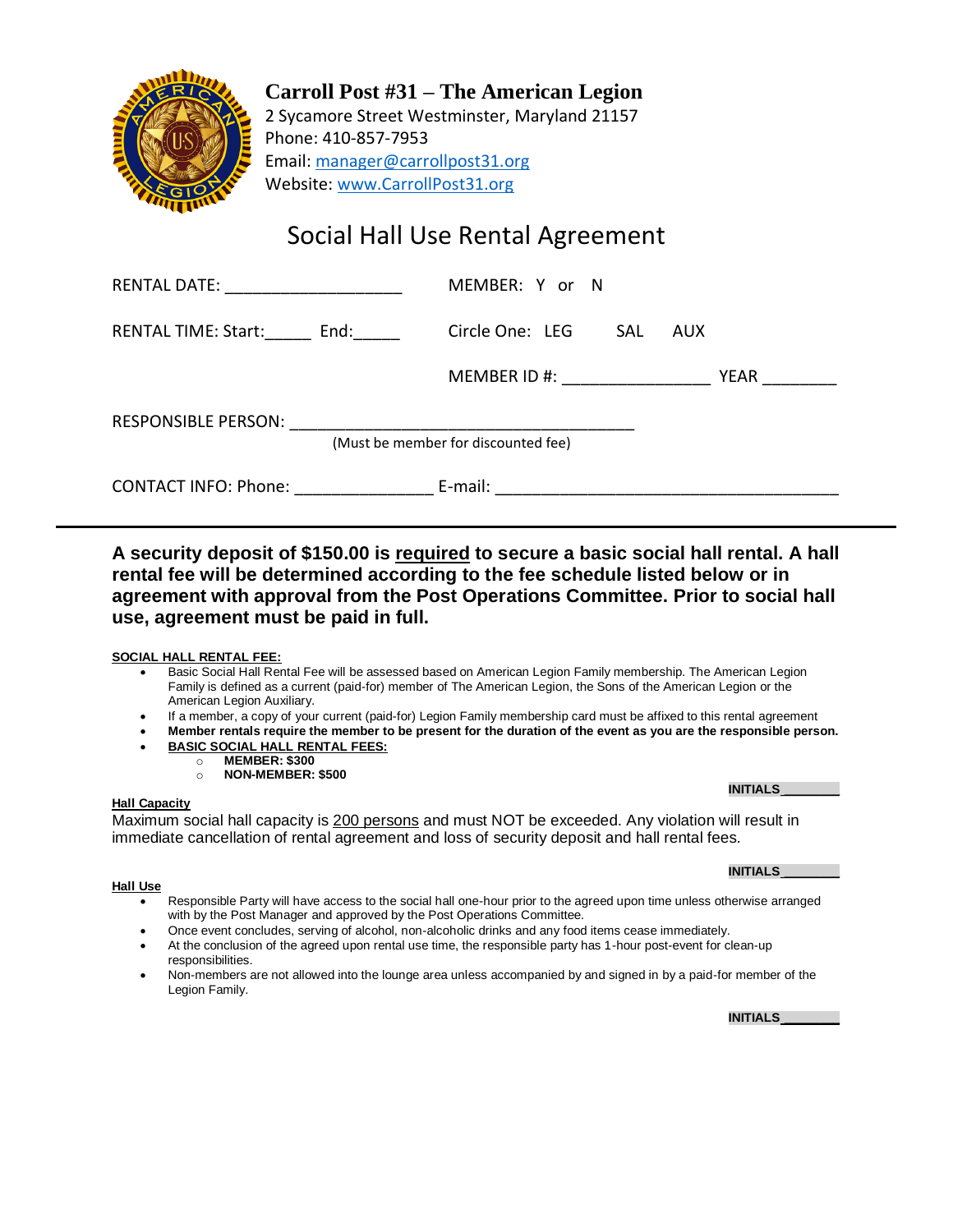## Social Hall Use Rental Agreement

#### **Alcoholic Beverages**

- Member or guests cannot supply any alcoholic beverages. Any and all alcoholic beverages will be supplied by Carroll Post #31
- Member or guests cannot carry any type of beverages inside OR outside of the building, whether in a can, bottle or cup.
- Enforcement of this Liquor Board requirement is the responsibility of the Patron and not the American Legion.
- No one under the legal drinking age of (21 years) will purchase or consume alcoholic beverages.
- **No alcohol shall be brought into the Social Hall** including use in gift baskets, etc.
- Any and ALL Liquor Board rules must be followed.

**Any Violation of the above section will result in immediate cancelation of the event and loss of security deposit and hall rental fees.**

#### **Rearranging of the tables and chairs is prohibited without approval from Legion Personnel**

- The current hall seating arrangement will seat 160 quests.
- Additional folding tables and seating is available if arrangements are made at least 2 days prior to the event
- $\bullet$  Head tables, Gift tables, and specialty tables may be arranged prior to event.
- ALL tables and chairs must be returned to their previous setting after event concludes.

#### **Decorations:**

- The patron is responsible for all decorations and removal of all parts of the decorations after the event (unless prior arrangements are made with the manager)
- Only the supplied ceiling hardware fasteners can be used to hang decorations
- Under **NO EXCEPTIONS** are any fasteners, tape, silly putty, nails, screws or any other material will be affixed to any walls, columns, or other structure(s) in the social hall.

#### **Existing American Legion Decorations and Flags:**

- Plaques, pictures, banners, etc. are not to be removed NO EXCEPTIONS.
- Flags may be removed from the hall **ONLY UPON REQUEST**.
- American Legion personnel will remove flags. Patron and guests are not to move or remove the flags.

#### **Security Deposit & Damage, etc.:**

- **The security deposit will be due at the time the contract is signed; otherwise the contract will not be considered valid**
- The patron is responsible or any damage incurred during the rental period, which includes time allowed for decorating and cleanup
- In the event of any damage, the patron agrees to pay for the cost of any repairs required as a result of damages and will forfeit their security deposit
- No repairs of any damage will be attempted to be done by the patron or guests. Any repair work must be done by a Carroll Post #31 approved contractor.
- Carroll Post #31 reserves the right to prohibit certain food items to be brought to the social hall by the patrons and guests. Such foods are crabs, oysters, shrimp, etc. or any foods which would create an extensive cleanup operation.

#### **The security deposit will be refunded within 7 days after the event, provided the following:**

- There is no damage to the hall and the tables and chairs are put back in exactly the order you found them in.
- Any messes are cleaned up, the trash has been taken out and placed in the dumpster to the side of the building.

The responsible party's signature constitutes agreement with the above-mentioned restrictions and statements. Additionally, the responsible party's signature acknowledges the responsible party has read and understands this agreement.

**All event costs are due a minimum of one week prior to the date of the event, otherwise we reserve the right to cancel the event.**

**A violation of any of the above rules will result in immediate cancelation of the event, and the party understands that no monies will be refunded.**

| Responsible Party Signature               | Responsible Party Name (PRINTED)     | DATE SIGNED |  |  |
|-------------------------------------------|--------------------------------------|-------------|--|--|
| Carroll Post #31 Representative Signature | Carroll Post #31 Representative Name | DATE SIGNED |  |  |

**INITIALS \_\_\_\_\_\_\_\_**

**INITIALS \_\_\_\_\_\_\_\_**

**INITIALS \_\_\_\_\_\_\_\_**

**INITIALS \_\_\_\_\_\_\_\_**

**INITIALS \_\_\_\_\_\_\_\_**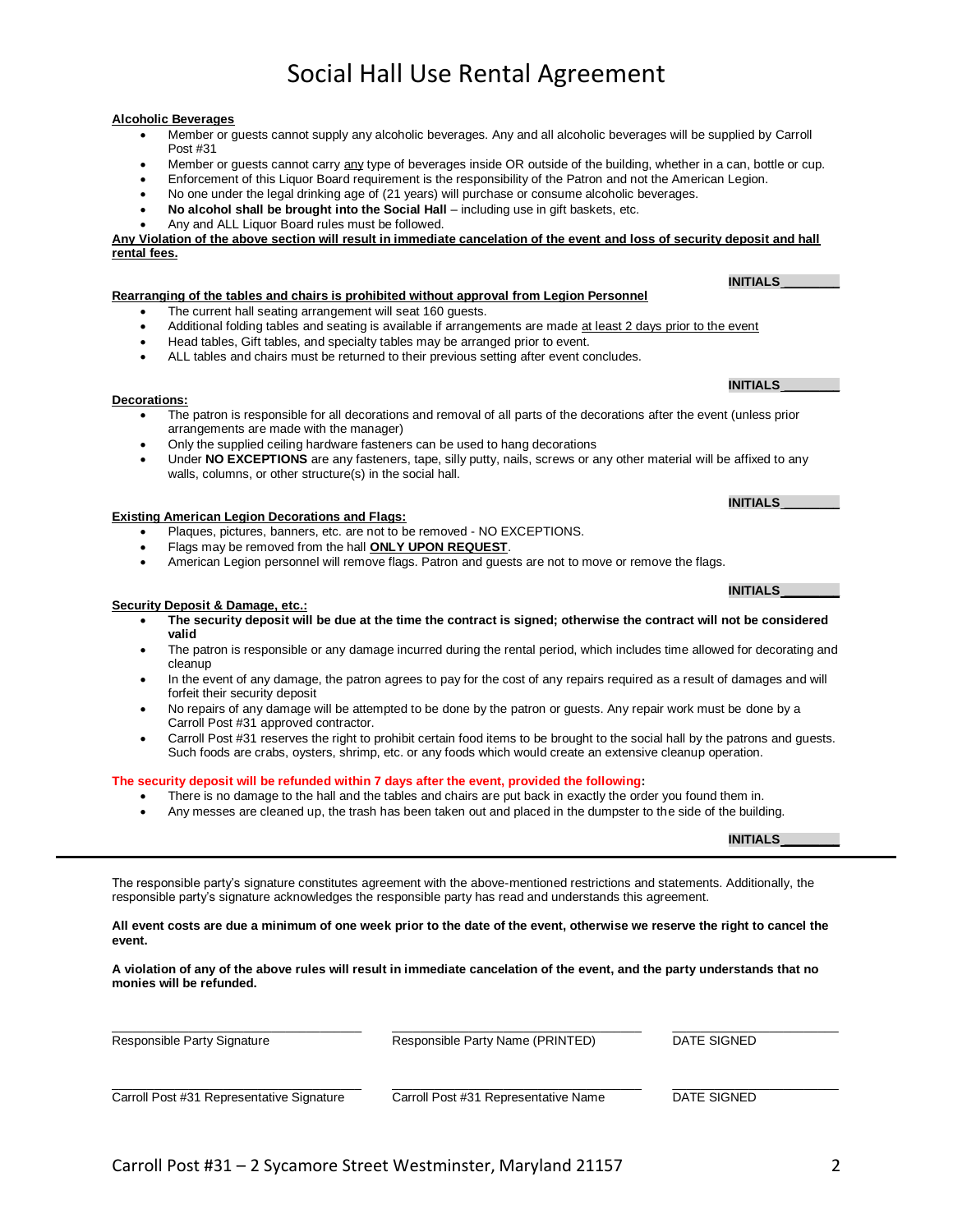# Social Hall Use Rental Agreement

#### **ALL ITEMS ARE TAXABLE EXCEPT THE HALL RENTAL AND BARTENDER FEE. THERE WILL BE A 6% MARYLAND SALES TAX IN ADDITION TO THE PRICES LISTED BELOW.**

### **Circle & Initial next to selections.**

| <b>Anticipated Guests to Attend:</b>        |                                                                                                                                              |                                                                                                                                                                                                                                |                                                                                                                           |  |  |
|---------------------------------------------|----------------------------------------------------------------------------------------------------------------------------------------------|--------------------------------------------------------------------------------------------------------------------------------------------------------------------------------------------------------------------------------|---------------------------------------------------------------------------------------------------------------------------|--|--|
| <b>Rental Only:</b>                         | Hall for (4) hours                                                                                                                           |                                                                                                                                                                                                                                | _\$500.00 - \$300.00 for Members                                                                                          |  |  |
|                                             | Cocktails (Open Bar for (1) Hour<br><b>Bar Service Only:</b><br>Cocktails (Open Bar) for (4) Hours <b>Cocktails</b> (Open Bar) for (4) Hours |                                                                                                                                                                                                                                | \$9.50 / person                                                                                                           |  |  |
|                                             |                                                                                                                                              |                                                                                                                                                                                                                                |                                                                                                                           |  |  |
|                                             |                                                                                                                                              |                                                                                                                                                                                                                                |                                                                                                                           |  |  |
|                                             |                                                                                                                                              |                                                                                                                                                                                                                                |                                                                                                                           |  |  |
|                                             |                                                                                                                                              | Soda Fountain Soda Fountain Soda Fountain Soda Funnities Soda Fountain Soda Funnities Soda Funnities Soda Funnities Soda Funnities Soda Funnities Soda Funnities Soda Funnities Soda Funnities Soda Funnities Soda Funnities S |                                                                                                                           |  |  |
|                                             |                                                                                                                                              | Bartender \$75.00**                                                                                                                                                                                                            |                                                                                                                           |  |  |
| and/or wine only***                         |                                                                                                                                              | ***NOTE: Bartender is required if there will be ANY alcohol served at the party - this includes a party with draft beer                                                                                                        |                                                                                                                           |  |  |
| <b>Total Costs Hall Rental, Bar Service</b> |                                                                                                                                              |                                                                                                                                                                                                                                | $\sim$                                                                                                                    |  |  |
| <b>Buffet Style Dinner</b>                  |                                                                                                                                              |                                                                                                                                                                                                                                |                                                                                                                           |  |  |
|                                             |                                                                                                                                              |                                                                                                                                                                                                                                |                                                                                                                           |  |  |
|                                             |                                                                                                                                              |                                                                                                                                                                                                                                |                                                                                                                           |  |  |
|                                             |                                                                                                                                              |                                                                                                                                                                                                                                |                                                                                                                           |  |  |
|                                             |                                                                                                                                              | Meal includes choice of meat, 2 vegetables, 1 potato, choice of coleslaw or applesauce, coffee, tea and rolls.                                                                                                                 |                                                                                                                           |  |  |
| Meats                                       |                                                                                                                                              | Vegetables                                                                                                                                                                                                                     | <b>Potatoes</b>                                                                                                           |  |  |
|                                             |                                                                                                                                              |                                                                                                                                                                                                                                |                                                                                                                           |  |  |
|                                             | Roast Beef_________________                                                                                                                  | $\begin{array}{c} \text{Corn} \end{array}$                                                                                                                                                                                     | Mashed__________                                                                                                          |  |  |
|                                             |                                                                                                                                              | Green Beans<br><u>Letter</u>                                                                                                                                                                                                   |                                                                                                                           |  |  |
|                                             | Turkey_______________________                                                                                                                |                                                                                                                                                                                                                                | Scalloped_________                                                                                                        |  |  |
|                                             | Baked Ham                                                                                                                                    | Sauerkraut <b>Martia</b>                                                                                                                                                                                                       | Baby Baked______                                                                                                          |  |  |
|                                             | Stuffed Chicken____________                                                                                                                  | Lima Beans<br><u>Lima Beans</u>                                                                                                                                                                                                |                                                                                                                           |  |  |
|                                             | Roast Pork__________________                                                                                                                 | Succotash_________________                                                                                                                                                                                                     |                                                                                                                           |  |  |
| <b>Total Costs Buffet Style Dinner</b>      |                                                                                                                                              |                                                                                                                                                                                                                                | $\sim$                                                                                                                    |  |  |
| Cold Buffet Style - \$10.50/ person.        |                                                                                                                                              |                                                                                                                                                                                                                                |                                                                                                                           |  |  |
|                                             |                                                                                                                                              |                                                                                                                                                                                                                                | Includes your choice of (2) types of sandwiches, potato or macaroni salad and cole slaw, chips, pretzels, sodas, iced tea |  |  |
| & coffee.                                   |                                                                                                                                              | Also available at additional charges are assorted cheeses & crackers, vegetable tray & desserts                                                                                                                                |                                                                                                                           |  |  |
|                                             |                                                                                                                                              |                                                                                                                                                                                                                                |                                                                                                                           |  |  |
| Meat Salads (choose two)                    |                                                                                                                                              | <b>Other Salads</b>                                                                                                                                                                                                            | Other items (Add'l charges \$1.50)                                                                                        |  |  |
|                                             |                                                                                                                                              | Potato Salad_______________                                                                                                                                                                                                    | Assorted Cheese & Crackers                                                                                                |  |  |
| Chicken Salad<br>Tuna Salad Elenander       |                                                                                                                                              | Macaroni Salad                                                                                                                                                                                                                 |                                                                                                                           |  |  |
|                                             |                                                                                                                                              | Cole Slaw___________________                                                                                                                                                                                                   |                                                                                                                           |  |  |
| Sliced Ham                                  |                                                                                                                                              |                                                                                                                                                                                                                                |                                                                                                                           |  |  |
|                                             | Sliced Turkey_______________                                                                                                                 |                                                                                                                                                                                                                                |                                                                                                                           |  |  |
| <b>Total Costs Cold Buffett Style</b>       |                                                                                                                                              |                                                                                                                                                                                                                                | \$                                                                                                                        |  |  |
| Hors d' oeuvres Buffett                     |                                                                                                                                              | \$5.50 per person includes your choice of the following:                                                                                                                                                                       |                                                                                                                           |  |  |
|                                             | Assorted Cheese & Crackers                                                                                                                   |                                                                                                                                                                                                                                |                                                                                                                           |  |  |
|                                             |                                                                                                                                              | Vegetable tray & Dip_______                                                                                                                                                                                                    | Coffee                                                                                                                    |  |  |
|                                             |                                                                                                                                              | Pickled Eggs_______________<br>Pickles______________________                                                                                                                                                                   | Tea (hot / cold) _____                                                                                                    |  |  |
|                                             |                                                                                                                                              |                                                                                                                                                                                                                                |                                                                                                                           |  |  |
| <b>Supplies</b>                             | \$1.00 per person.                                                                                                                           | Includes use of Post supplied Styrofoam plates, plastic utensils, and napkins                                                                                                                                                  |                                                                                                                           |  |  |
|                                             |                                                                                                                                              |                                                                                                                                                                                                                                |                                                                                                                           |  |  |
| <b>Total Costs Supplies</b>                 |                                                                                                                                              |                                                                                                                                                                                                                                | $\sim$ $\sim$                                                                                                             |  |  |
|                                             |                                                                                                                                              |                                                                                                                                                                                                                                |                                                                                                                           |  |  |
|                                             |                                                                                                                                              |                                                                                                                                                                                                                                |                                                                                                                           |  |  |